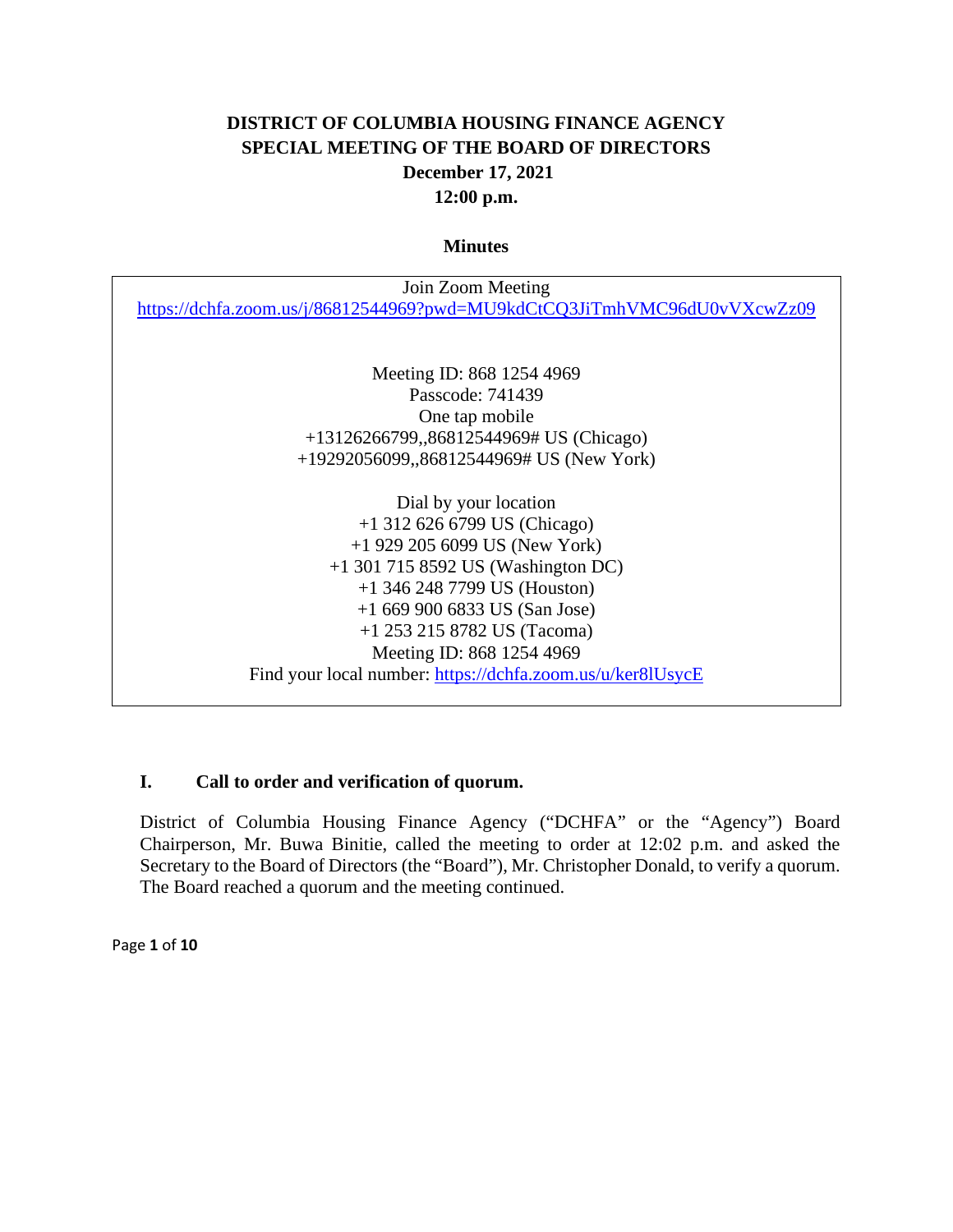The following members were present via Zoom: Mr. Buwa Binitie, Mr. Stephen M. Green, Ms. Heather Howard, and Mr. Bryan "Scottie" Irving.

## **II. Approval of minutes from the December 8, 2021 board meeting.**

A motion was called to approve the minutes of the December 8, 2021 board meeting by Mr. Binitie. Ms. Howard made a motion to approve the minutes. The motion was properly seconded by Mr. Irving. Mr. Donald took a voice vote. The motion passed by a chorus of ayes.

Mr. Green made a statement on the record recusing himself from any discussion or vote pertaining to Kenilworth 166.

## **III. Vote to close meeting to discuss Hanover Courts/Tivoli Gardens.**

Pursuant to the District of Columbia Administrative Procedure Act, the Chairperson of the Board of Directors called a vote to close the meeting in order to discuss, establish, or instruct the public body's staff or negotiating agents concerning the position to be taken in negotiating **Hanover Courts/Tivoli Gardens**. An open meeting would adversely affect matters related to the Agency. (D.C. Code §2-575(b)(2)).

Mr. Binitie called for a motion to close the meeting. Ms. Howard made a motion to close the meeting. The motion was properly seconded by Mr. Irving. The motion passed by a chorus of ayes.

The meeting was closed at 12:11 p.m. and re-opened at 12:21 p.m.

## **IV. Consideration of DCHFA Final Bond Resolution No. 2021-21 for Hanover Courts/Tivoli Gardens.**

Mr. Scott Hutter, Deputy Director, Multifamily Neighborhood Lending & Investments ("MLNI"), presented the transaction to the Board. The MLNI team recommends the authorization of the issuance of tax-exempt bonds in an amount not to exceed \$2.5 million for Hanover Courts/Tivoli Gardens ("Project"). The Agency issued Multifamily Housing Mortgage Revenue Series 2020 Bonds in January 2020.

The Project is the acquisition and rehabilitation of Hanover Courts and Tivoli Gardens. The scattered site development has a twinning structure and, thus it consists of a 9% project and 4% project. DCHFA is financing the 4% project only. The unit mix of the 4% project includes forty-nine (49) one-bedroom units, thirty-three (33) two-bedroom units, and eight (8) threebedroom units for a total of ninety (90) units. Additionally, the 4% project will consist of eight

Page **2** of **10**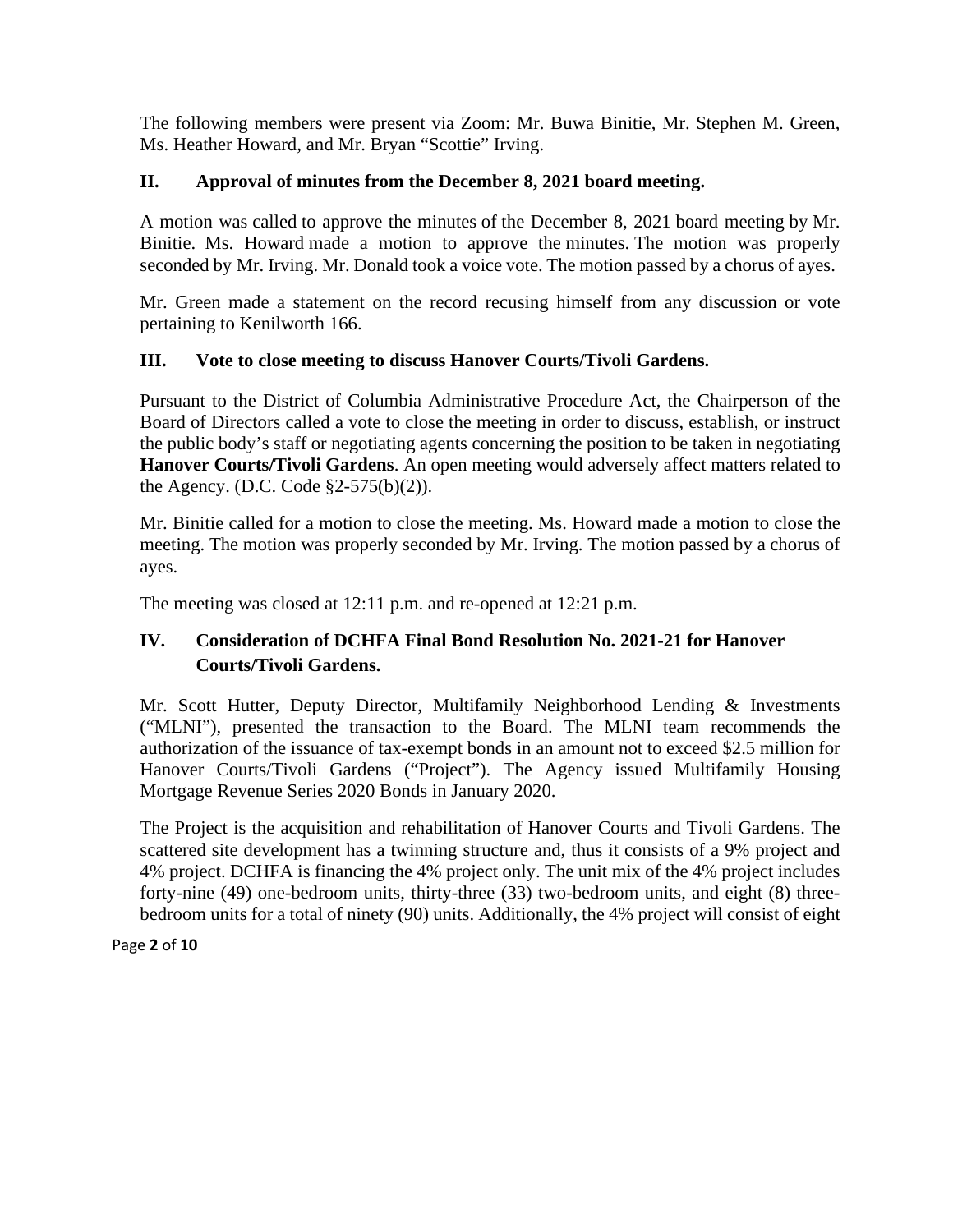(8) units restricted at the thirty percent (30%) AMI level, twenty-nine (29) units restricted at the fifty percent (50%) AMI level, and fifty-three (53) units restricted at the sixty percent (60%) AMI level. Of the eight (8) units restricted at the thirty percent (30%) AMI level, four (4) will receive Local Rent Supplemental Program ("LRSP") subsidies with Permanent Supportive Housing ("PSH") wrap-around services.

The proposed loan structure for the additional bonds is an issuance of short-term bonds in an amount not to exceed \$2.5 million for the Project to meet the fifty percent (50%) test. The short-term bonds will be cash collateralized by a HUD 221 (d)(4) construction loan. The additional bonds are supported by an increase in federal and DC low-income housing tax credits ("LIHTC") equity and a Federal Home Loan Bank ("FHLB") grant of \$500,000. Funds from the Department of Housing and Community Development ("DHCD") Housing Production Trust Fund ("HPTF") proceeds decreased by approximately \$1.0 million from initial financing, with the presence of the additional LIHTC equity and FHLB grant.

As of December 2021, the Project is mostly complete. The only remaining task is waterproofing the basement of Tivoli Gardens. The placed in service date is projected for late December 2021 to early January 2022.

Due to extensions in the project schedule and change orders, project costs have increased by approximately \$2.0 million. This has increased the total basis of the Project to \$34.3 million.

The development team is a partnership of Manna Inc., TM Associates Inc., and EquityPlus Manager, LLC.

Mr. Hutter concluded his presentation and introduced Avi Fetcher from the sponsor team present via Zoom and opened the floor for questions.

There were no questions.

Mr. Binitie called for a vote to approve DCHFA Final Bond Resolution No. 2021-21 for Hanover Courts/Tivoli Gardens. Mr. Irving made a motion to approve the resolution and it was properly seconded by Ms. Howard.

Mr. Donald took a poll vote since the Agency is committing volume cap.

The resolution was unanimously approved.

## **V. Vote to close meeting to discuss Kenilworth 166.**

Page **3** of **10**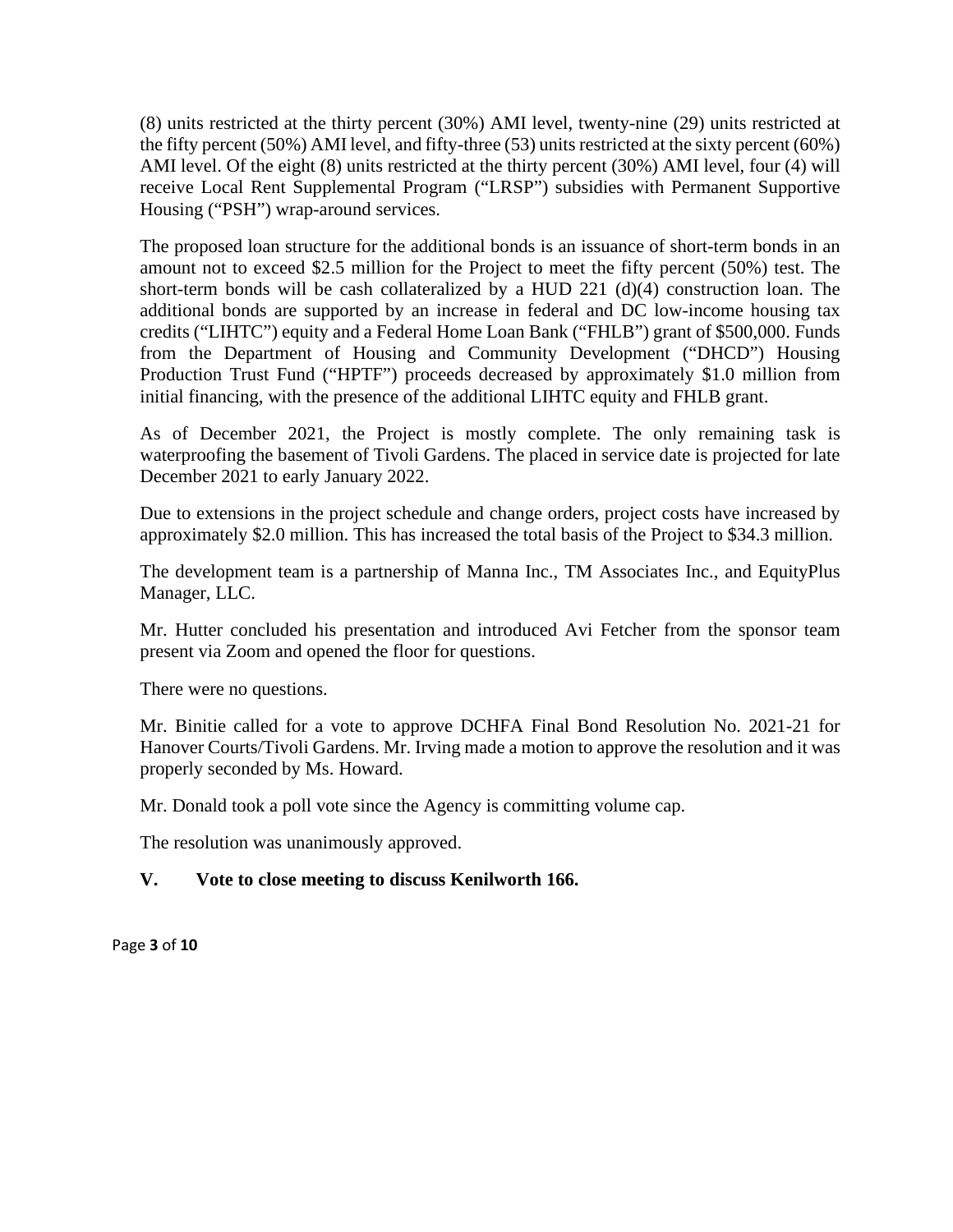Mr. Green did not join the closed session and did not participate in any discussion regarding Kenilworth 166. He exited the Zoom meeting during the open session before the discussion and vote.

Pursuant to the District of Columbia Administrative Procedure Act, the Chairperson of the Board of Directors called a vote to close the meeting in order to discuss, establish, or instruct the public body's staff or negotiating agents concerning the position to be taken in negotiating **Kenilworth 166**. An open meeting would adversely affect matters related to the Agency. (D.C. Code §2-575(b)(2)).

Mr. Binitie called for a motion to close the meeting. Mr. Irving made a motion to close the meeting. The motion was properly seconded by Ms. Howard. The motion passed by a chorus of ayes.

The meeting was closed at 12:28 p.m. and re-opened at 1:18 p.m.

## **VI. Consideration of DCHFA Final Bond Resolution No. 2021-23 for Kenilworth 166.**

Mr. Scott Hutter, Deputy Director, Multifamily Neighborhood Lending & Investments ("MLNI"), presented the transaction to the Board. The MLNI team presented its recommendation to authorize the issuance of tax-exempt bonds in an amount not to exceed \$52.5 million for Kenilworth 166 (the "Project" or "Development"). The Project is located in the Kenilworth Lilyponds neighborhood of Northeast Washington, DC and is three-tenths of a mile away from the Deanwood Metro Station.

The Development will be one hundred sixty-six (166) units located within a forty-two-unit midrise four-story elevator-serviced senior building, a sixty-five (65) unit midrise four-story building, forty-four (44) townhomes and fifteen (15) stacked townhome flats.

Forty (40) units will be restricted at thirty percent (30%) AMI and one hundred twenty-six (126) units will be restricted at fifty percent (50%) AMI. Seventeen (17) units are set aside as Permanent Supportive Housing ("PSH") and will also receive Local Rent Supplement Program ("LRSP") subsidies. Of the seventeen (17) PSH units, seven (7) will be senior tenancy. One hundred one (101) units will operate with Rental Assistance Demonstration ("RAD") subsidy. Finally, forty-eight (48) units will be restricted at fifty percent (50%) AMI and will operate without any project-based subsidy.

Page **4** of **10**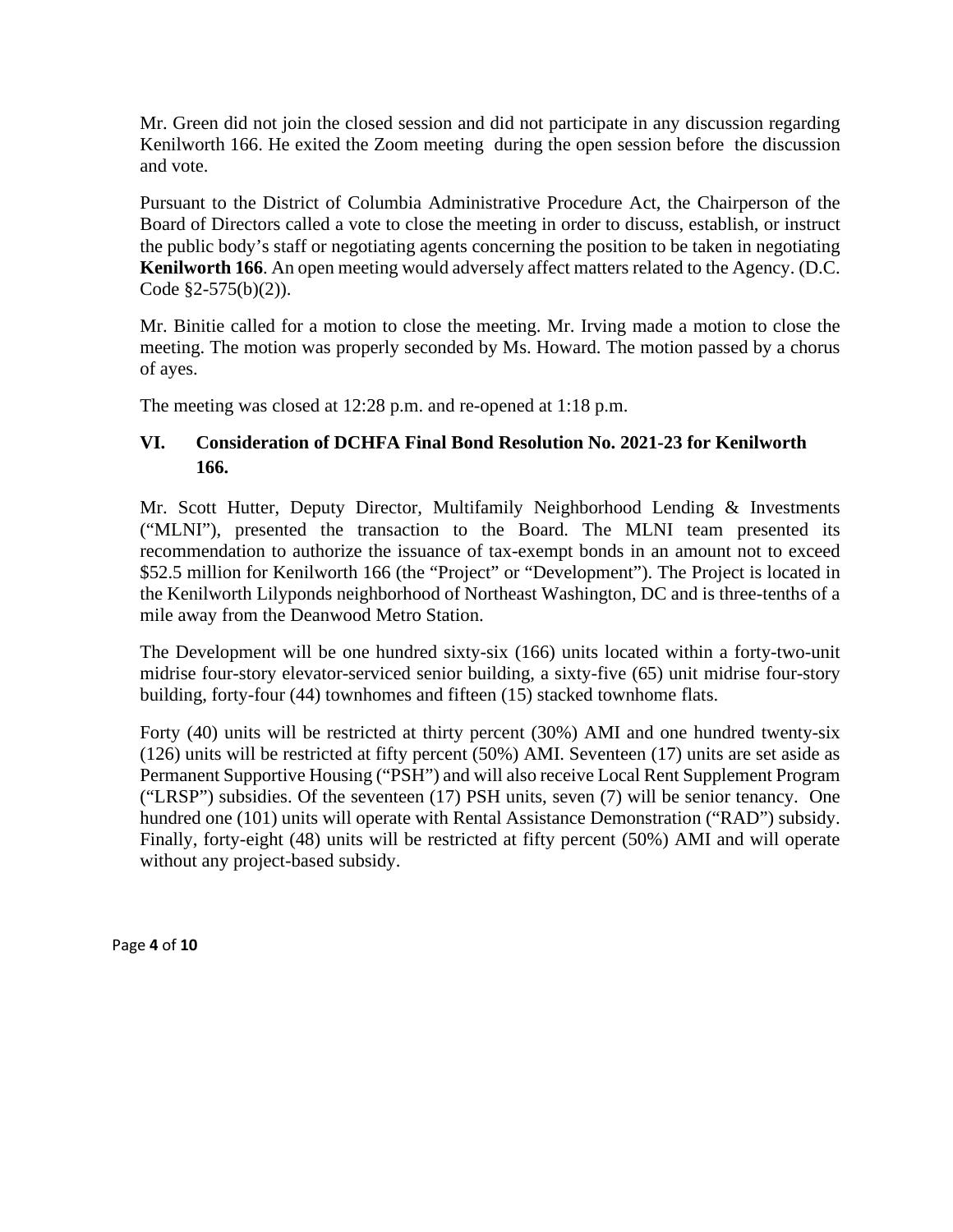In-unit amenities will include stainless steel appliances, gas range/ovens, refrigerator, garbage disposal, dishwasher, built-in microwave, and a washer/dryer in each unit. Select units will include a private patio or balcony area.

Community amenities will include a business center/computer lab, resident lounge/community room, clubhouse, fitness center, central laundry, on-site management, and recreation area.

Additionally, the Project will offer a fresh food market. This space has been offered to a local grocer rent free and is considered a 2,980 square foot Community Service Facility, which is included in low-income housing tax credit ("LIHTC") eligible basis.

The capital stack for the Development will consist of permanent financing in the approximate amount of \$20,811,000, a \$16,973,133 Housing Production Trust Fund ("HPTF") loan, \$34,665,443 in LIHTC equity, a \$4,000,000 Development New Communities demolition and infrastructure loan from the Deputy Mayor for Planning and Economic Development, \$1,427,205 of interim income earned between the Project being placed in service and the permanent loan conversion, \$1,847,747 from other equity sources and \$3,881,684 in deferred developer fee. The total development cost is \$83,585,625 (\$503,528/unit), inclusive of hard and soft costs, developer and financing fees, reserves and escrows.

The managing member for the sponsor will be Kenilworth Revitalization 1 JV, LLC which is comprised of the Michaels Development Company, The Warrenton Group, and the DC Housing Authority ("DCHA"). The Michaels Development Company will serve as guarantor for the Project.

Other members of the development team include Torti Gallas as the architect and Michaels Management Affordable as the property manager.

Mr. Hutter concluded the presentation and introduced members of the sponsor team present via the Zoom – Andre Gould from DCHA and Joe DiSalvo, Chris Earley, and Ken Crawford from the Michaels Development Group.

Mr. Hutter opened the floor for questions. Mr. Binitie asked if the operating agreement between the Michaels Group and The Warrenton Group had been executed. Mr. Crawford responded that it had been executed.

Ms. Howard asked about the experience of the contractor. Mr. Binitie asked how many deals the contractor had performed in Washington, D.C. Mr. DiSalvo responded by providing a background of Michaels Construction and his own experience prior to his time at the company. Mr. Binitie then asked if all subcontractors had been identified for the transaction. Mr. DiSalvo

Page **5** of **10**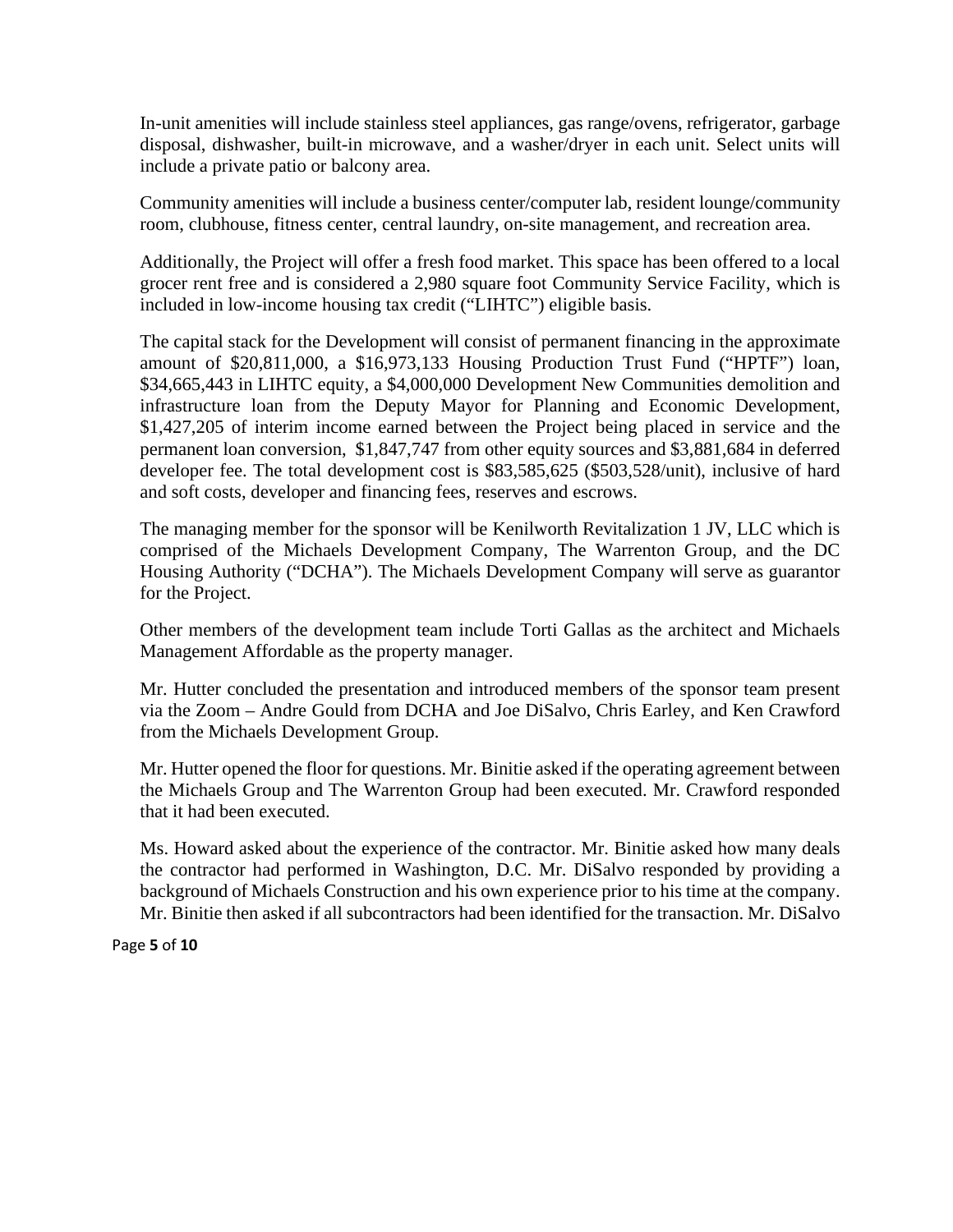stated approximately seventy percent had been awarded to date. Mr. Irving asked about the numbers for construction. Mr. Binitie asked for clarification on which trades letters of intent had been issued and/or were executed. Mr. DiSalvo and Mr. Earley responded with the appropriate data.

There were no further questions.

Mr. Binitie called for a vote to approve DCHFA Final Bond Resolution No. 2021-23 for Kenilworth 166. Mr. Irving made a motion to approve the resolution and it was properly seconded by Ms. Howard.

Mr. Donald took a poll vote because the Agency is committing volume cap.

Mr. Irving and Ms. Howard voted yes, and Mr. Binitie voted no.

Mr. Green rejoined the meeting. Mr. Binitie made a statement on the record recusing himself from the Cascade Park and Parcel 42 transactions. He then left the meeting. He was not involved in any discussions or votes related to those two projects.

#### **VII. Vote to close meeting to discuss Cascade Park Apartments.**

Pursuant to the District of Columbia Administrative Procedure Act, the Vice Chairperson of the Board of Directors called a vote to close the meeting in order to discuss, establish, or instruct the public body's staff or negotiating agents concerning the position to be taken in negotiating **Cascade Park Apartments**. An open meeting would adversely affect matters related to the Agency. (D.C. Code  $\S2-575(b)(2)$ ).

Mr. Green called for a motion to close the meeting. Ms. Howard made a motion to close the meeting. The motion was properly seconded by Mr. Irving. The motion passed by a chorus of ayes.

The meeting was closed at 1:52 p.m. and re-opened at 1:59 p.m.

## **VIII. Consideration of DCHFA Final Bond Resolution 2021-22 for Cascade Park Apartments.**

Mr. James Grisham, Senior Multifamily Loan Analyst, Multifamily Neighborhood Lending & Investments ("MLNI"), presented the transaction to the Board. The MLNI team presented its recommendation to authorize the issuance of tax-exempt bonds in an amount not to exceed \$12.5 million for Cascade Park Apartments (the "Project" or "Development"). The Project is

Page **6** of **10**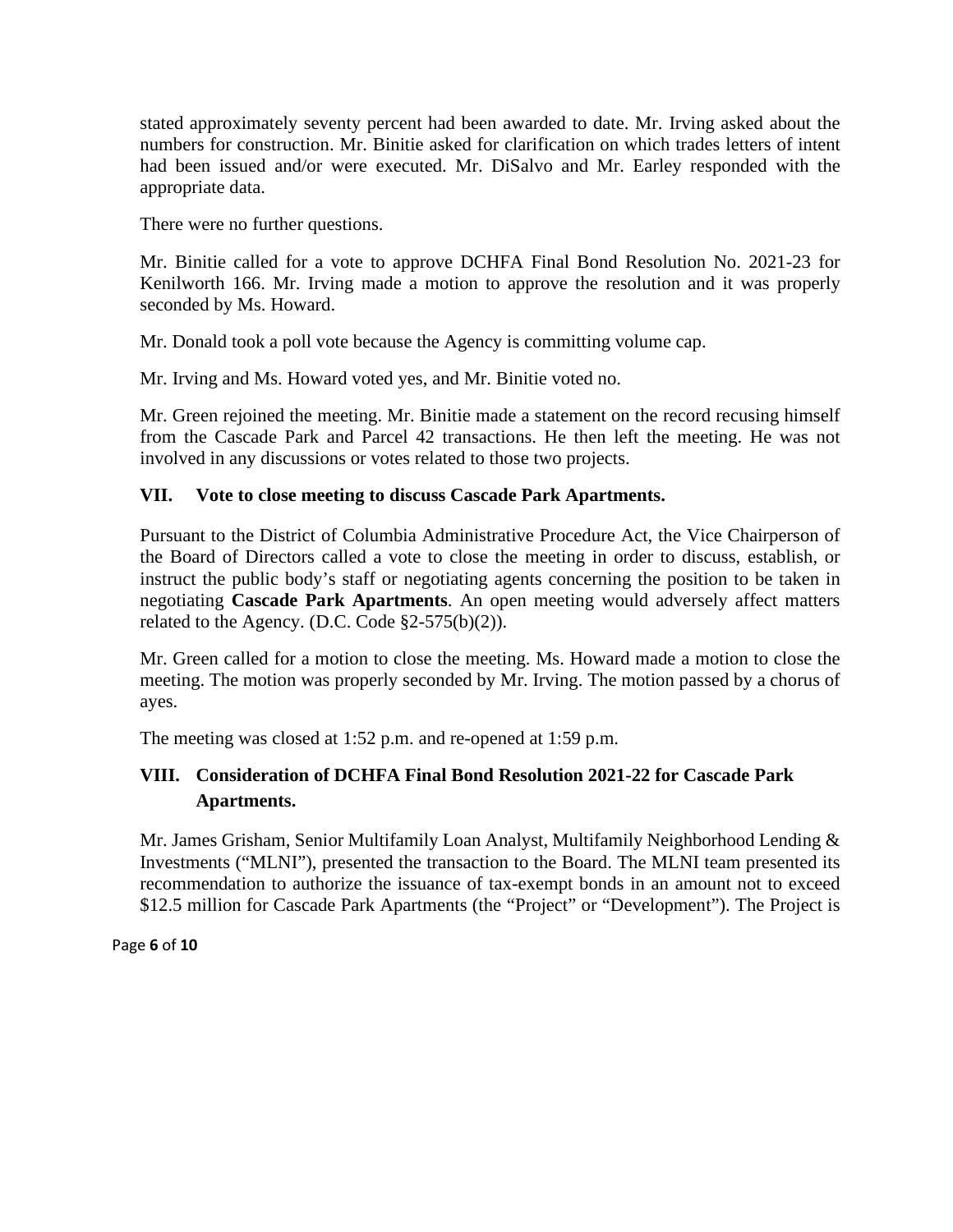located in the Washington Highlands neighborhood of Southeast Washington, D.C. and is 1.8 miles away from the Congress Heights Metro Station.

The unit mix of the proposed Development will be fifty-nine (59) units with two (2) efficiency units, twenty (20) one-bedroom units, twenty (20) two-bedroom units, eleven (11) threebedroom units and six (6) four-bedroom units. Nine (9) units restricted at thirty percent (30%) of AMI will benefit from a project based local rent subsidy program ("LRSP") subsidy.

The capital stack for the Development will consist of a Senior Wells Fargo Loan at \$5.6 million, Department of Housing and Community Development ("DHCD") Funding at \$9.3 million dollars, federal low-income housing tax credit ("LIHTC") equity at \$6.4 million, DC LIHTC equity at \$1.1 million, a deferred developer fee at \$483,000, and a \$500,000 grant from the Federal Home Loan Banks ("FHLB"). The total development cost is \$23.5 million or approximately \$400,000 per unit.

There is a historical record of a leaking underground storage tank at the property, which is a notable risk. The record states that on January 11, 1995, the underground storage tank was closed in place, which included filling the tank with concrete slurry. An environmental contractor completed a ground penetration radar survey on October 20, 2021 and found no evidence of an underground storage tank onsite.

The managing member for the sponsor will be Cascade Park Managing Partners II, LLC, which is comprised of Dantes Partners, The Crosby Family Trust, and H Street CDC, LLC. Dantes Partners will serve as guarantor for the Project and lead developer; H Street CDC, LLC will serve as the non-profit JV sponsor; and The Crosby Family Trust is a passive investor entity. The Crosby Family Trust is a trust for Daniel Crosby, the real estate broker that sold the subject property to Dantes Partners. Daniel Crosby received a percentage of equity rather than a cash commission payment.

Other members of the development team include Hamels Builders as the general contractor, Miner Feinstein as the architect, and Faria Management as the property manager.

Mr. Grisham concluded his presentation and opened the floor to questions. Joel Patterson from the development team at Dantes Partners joined.

There were no questions.

Mr. Green called for a vote to approve DCHFA Final Bond Resolution No. 2021-22 for Cascade Park. Ms. Howard made a motion to approve the resolution and it was properly seconded by Mr. Irving.

Page **7** of **10**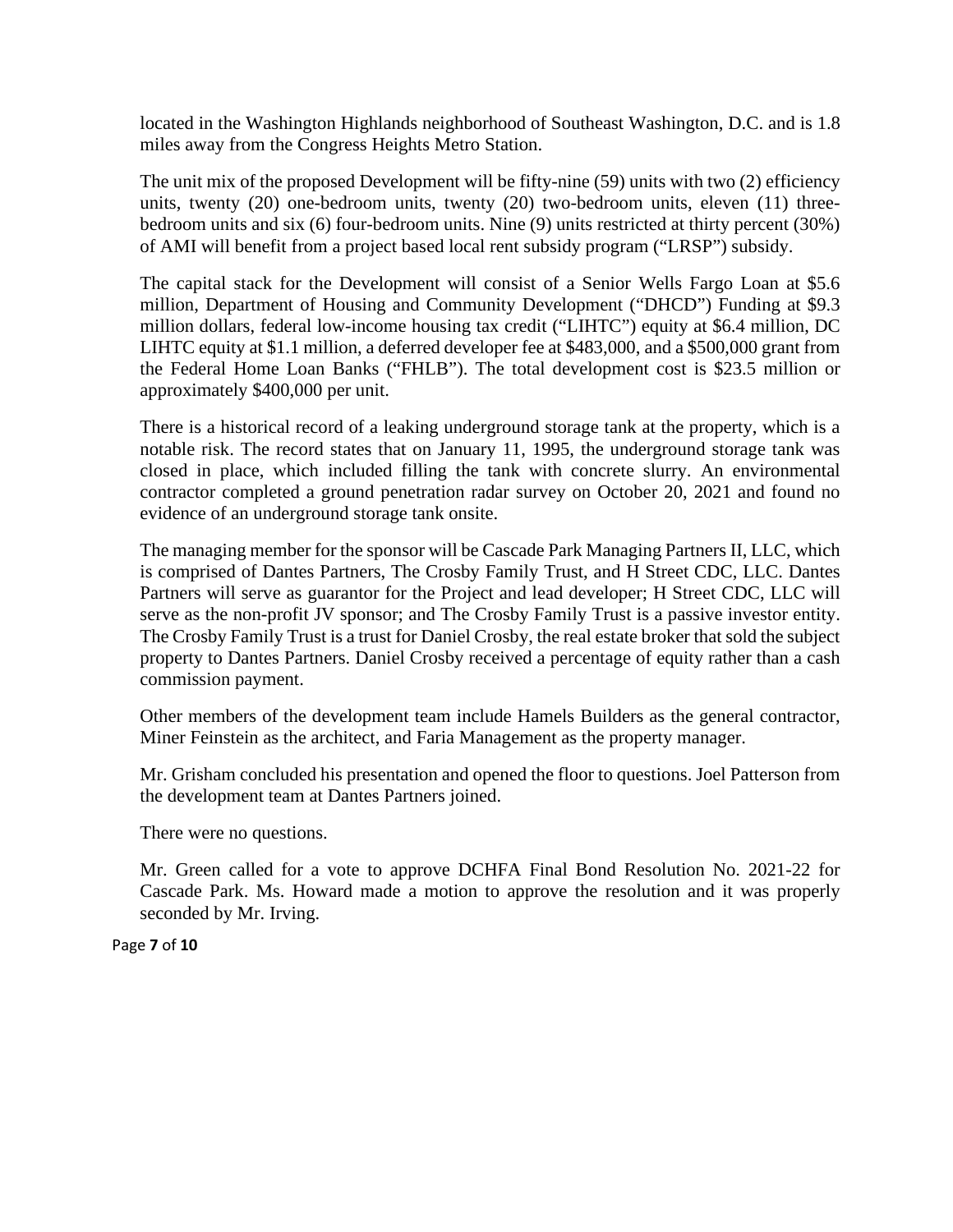Mr. Donald took a poll vote because the Agency is committing volume cap.

The resolution was unanimously approved.

Mr. Irving made a statement on the record recusing himself from the Parcel 42 transaction. He then left the meeting. He did not participate in any discussions or votes related to the Parcel 42 transaction.

### **IX. Vote to close meeting to discuss Parcel 42.**

Pursuant to the District of Columbia Administrative Procedure Act, the Vice Chairperson of the Board of Directors called a vote to close the meeting in order to discuss, establish, or instruct the public body's staff or negotiating agents concerning the position to be taken in negotiating **Parcel 42**. An open meeting would adversely affect matters related to the Agency. (D.C. Code §2-575(b)(2)).

Mr. Green called for a motion to close the meeting. Ms. Howard made a motion to close the meeting. The motion was properly seconded by Mr. Green. The motion passed by a chorus of ayes.

The meeting was closed at 2:07 p.m. and re-opened at 2:26 p.m.

## **X. Consideration of DCHFA Eligibility Resolution 2021-24 for Parcel 42.**

Ms. Linda Hartman, Multifamily Loan Underwriter, Multifamily Neighborhood Lending & Investments ("MLNI"), presented the transaction to the Board. The MLNI team presented its recommendation to authorize the issuance of tax-exempt bonds in an amount not to exceed \$39 million for Parcel 42 ("Project" or "Development").

The Project is located in the Shaw neighborhood in Northwest Washington, D.C. It is located approximately one block from the Shaw-Howard University metro station.

The Project site is currently vacant. The Project will be a new construction development with one hundred ten (110) units. The unit mix will be fourteen (14) efficiencies, seventy-seven (77) one-bedrooms, and nineteen (19) two-bedroom units. Additionally, the Project will offer nine (9) units restricted at thirty percent (30%) of AMI, thirty-eight (38) units restricted at fifty percent (50%) of AMI, fifty-five (55) units restricted at sixty percent (60%) of AMI, six (6) units restricted at eighty percent (80%) of AMI, and two (2) market rate units.

Page **8** of **10** Property amenities will include two elevators, an on-site management office, fitness room, penthouse clubroom, central laundry, and small lounge areas. In-unit amenities will include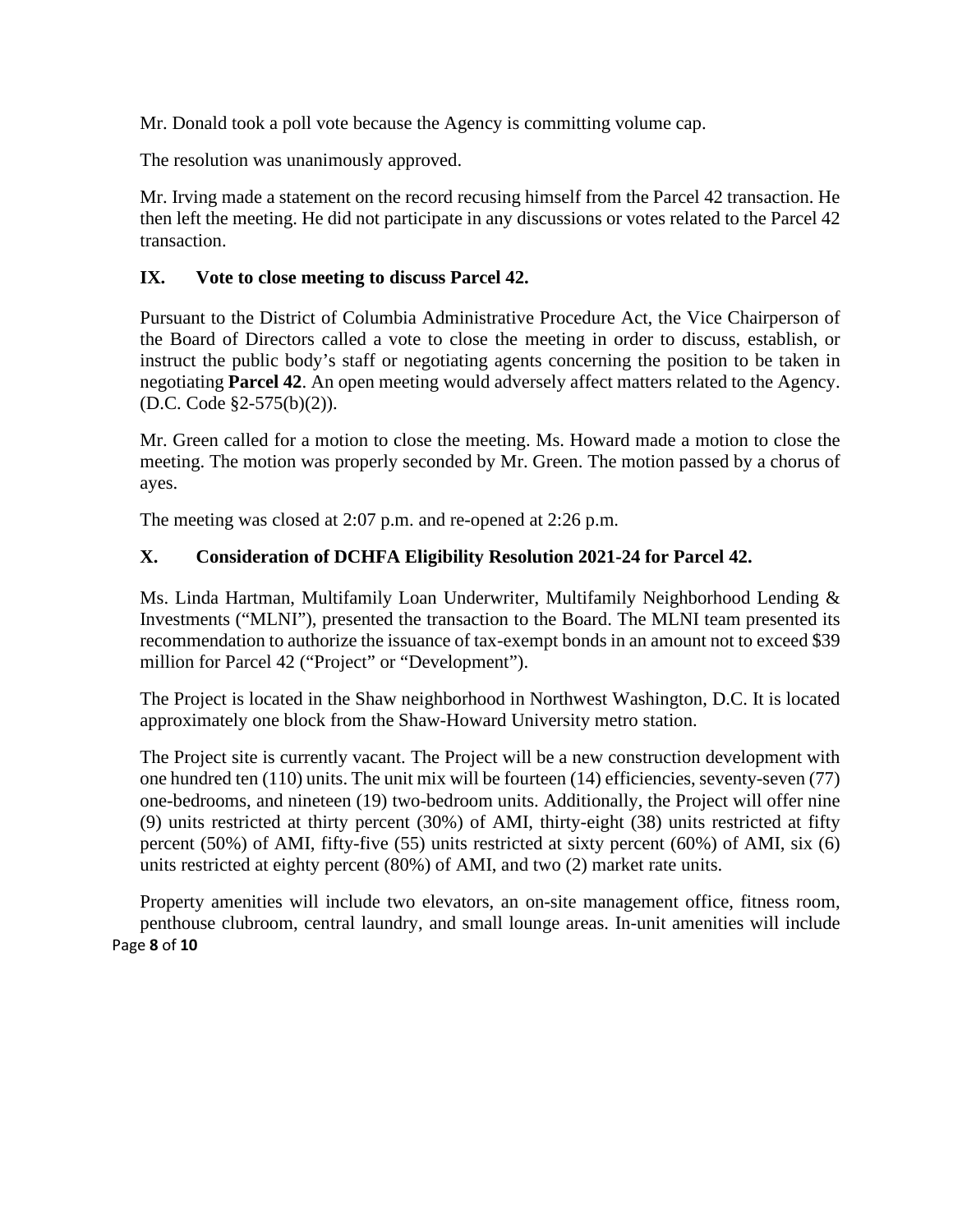vinyl wood-flooring, dishwashers, garbage disposals, electric range/ovens, refrigerators, and central air conditioning. Additionally, the Project will offer an ARTS-4 leasable retail space. This retail space will be separated by a glass door from other ground floor areas of the Project. Retail income from the ARTS-4 leasable retail space is not included in the underwriting of the Project. The security for the Project will be a secured intercom entry system.

The sponsor team for the Project will consist of Dantes Partners. P42 Community Partners LLC will be the owner and borrowing entity in the transaction. The borrower consists of P42 Community Partners MM LLC ("Managing Member") and Wells Fargo, ("Investor Member"). The Managing Member of the borrower is further owned by DP P42 LLC, which is controlled by Dantes Partners, AMB Parcel 42 Ventures LLC, Irving Holdings 1964 LLC, and DR Parcel 42 LLC. Key principals of these firms are Buwa Binitie, Max Brown, Bryan Irving, and Martin Ditto. Dantes Partners will be the guarantor of the Project. Other members of the development team consist of Davis Construction as general contractor, Grimm + Parker as architect, and Faria Management as property manager.

Ms. Hartman concluded her presentation and opened the floor to questions. Mr. Stephen Vassor and Mr. Corey Powell from Dantes Partners joined the call.

There were no questions.

Mr. Green called for a vote to approve DCHFA Eligibility Resolution No. 2021-24 for Cascade Park. Ms. Howard made a motion to approve the resolution and it was properly seconded by Mr. Green.

Mr. Donald took a poll vote because the Agency is committing volume cap.

The resolution was unanimously approved.

## **XI. Other Business.**

There were no other business matters.

## **XII. Executive Director's Report.**

There was no Executive Director's report.

## **XIII. Adjournment.**

Mr. Green called for a motion to adjourn the meeting. Ms. Howard made a motion to adjourn the meeting, which was seconded by Mr. Green.

Page **9** of **10**